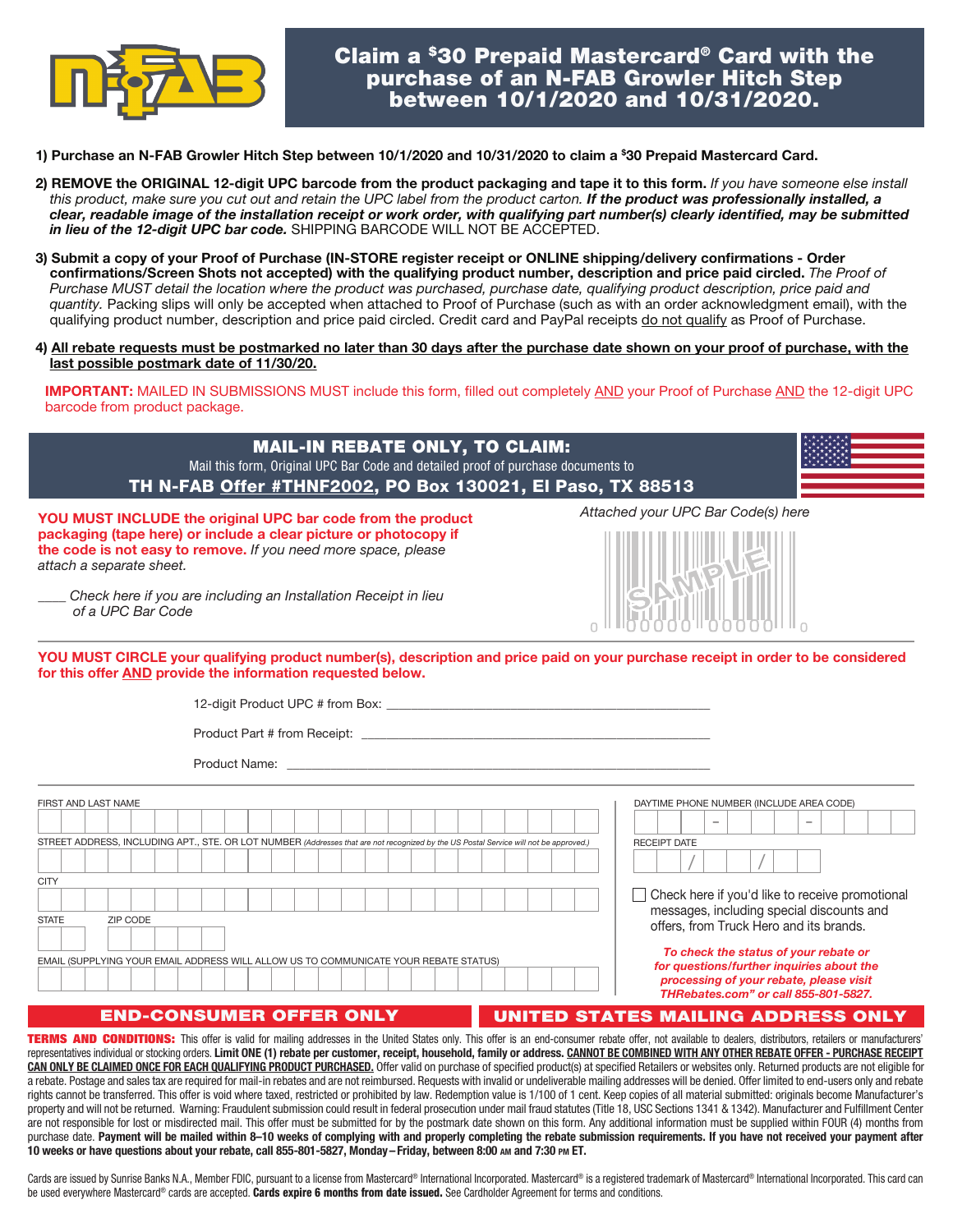

- 1) Purchase an N-FAB Predator Pro Step System between 10/01/2020 and 10/31/2020to claim a \$ 100 Prepaid Mastercard Card.
- 2) REMOVE the ORIGINAL 12-digit UPC barcode from the product packaging and tape it to this form. *If you have someone else install*  this product, make sure you cut out and retain the UPC label from the product carton. If the product was professionally installed, a *clear, readable image of the installation receipt or work order, with qualifying part number(s) clearly identified, may be submitted in lieu of the 12-digit UPC bar code.* SHIPPING BARCODE WILL NOT BE ACCEPTED.
- 3) Submit a copy of your Proof of Purchase (IN-STORE register receipt or ONLINE shipping/delivery confirmations Order confirmations/Screen Shots not accepted) with the qualifying product number, description and price paid circled. *The Proof of Purchase MUST detail the location where the product was purchased, purchase date, qualifying product description, price paid and quantity.* Packing slips will only be accepted when attached to Proof of Purchase (such as with an order acknowledgment email), with the qualifying product number, description and price paid circled. Credit card and PayPal receipts do not qualify as Proof of Purchase.
- 4) All rebate requests must be postmarked no later than 30 days after the purchase date shown on your proof of purchase, with the last possible postmark date of 11/30/20.

IMPORTANT: MAILED IN SUBMISSIONS MUST include this form, filled out completely AND your Proof of Purchase AND the 12-digit UPC barcode from product package.

| <b>MAIL-IN REBATE ONLY, TO CLAIM:</b><br>Mail this form, Original UPC Bar Code and detailed proof of purchase documents to<br>TH N-FAB Offer #THNF2003, PO Box 130021, El Paso, TX 88513                                                                                                |                                          |
|-----------------------------------------------------------------------------------------------------------------------------------------------------------------------------------------------------------------------------------------------------------------------------------------|------------------------------------------|
| YOU MUST INCLUDE the original UPC bar code from the product<br>packaging (tape here) or include a clear picture or photocopy if<br>the code is not easy to remove. If you need more space, please<br>attach a separate sheet.                                                           | Attached your UPC Bar Code(s) here       |
| Check here if you are including an Installation Receipt in lieu<br>of a UPC Bar Code<br>YOU MUST CIRCLE your qualifying product number(s), description and price paid on your purchase receipt in order to be considered<br>for this offer AND provide the information requested below. |                                          |
|                                                                                                                                                                                                                                                                                         |                                          |
|                                                                                                                                                                                                                                                                                         |                                          |
|                                                                                                                                                                                                                                                                                         |                                          |
| FIRST AND LAST NAME                                                                                                                                                                                                                                                                     | DAYTIME PHONE NUMBER (INCLUDE AREA CODE) |
| STREET ADDRESS, INCLUDING APT., STE. OR LOT NUMBER (Addresses that are not recognized by the US Postal Service will not be approved.)                                                                                                                                                   | <b>RECEIPT DATE</b>                      |
|                                                                                                                                                                                                                                                                                         |                                          |

◯ Check here if you'd like to receive promotional messages, including special discounts and offers, from Truck Hero and its brands.

*To check the status of your rebate or for questions/further inquiries about the processing of your rebate, please visit THRebates.com" or call 855-801-5827.*

### END-CONSUMER OFFER ONLY

EMAIL (SUPPLYING YOUR EMAIL ADDRESS WILL ALLOW US TO COMMUNICATE YOUR REBATE STATUS)

**CITY** 

STATE ZIP CODE

## UNITED STATES MAILING ADDRESS ONLY

TERMS AND CONDITIONS: This offer is valid for mailing addresses in the United States only. This offer is an end-consumer rebate offer, not available to dealers, distributors, retailers or manufacturers' representatives individual or stocking orders. Limit ONE (1) rebate per customer, receipt, household, family or address. CANNOT BE COMBINED WITH ANY OTHER REBATE OFFER - PURCHASE RECEIPT CAN ONLY BE CLAIMED ONCE FOR EACH QUALIFYING PRODUCT PURCHASED. Offer valid on purchase of specified product(s) at specified Retailers or websites only. Returned products are not eligible for a rebate. Postage and sales tax are required for mail-in rebates and are not reimbursed. Requests with invalid or undeliverable mailing addresses will be denied. Offer limited to end-users only and rebate rights cannot be transferred. This offer is void where taxed, restricted or prohibited by law. Redemption value is 1/100 of 1 cent. Keep copies of all material submitted: originals become Manufacturer's property and will not be returned. Warning: Fraudulent submission could result in federal prosecution under mail fraud statutes (Title 18, USC Sections 1341 & 1342). Manufacturer and Fulfillment Center are not responsible for lost or misdirected mail. This offer must be submitted for by the postmark date shown on this form. Any additional information must be supplied within FOUR (4) months from purchase date. Payment will be mailed within 8–10 weeks of complying with and properly completing the rebate submission requirements. If you have not received your payment after 10 weeks or have questions about your rebate, call 855-801-5827, Monday– Friday, between 8:00 AM and 7:30 PM ET.

Cards are issued by Sunrise Banks N.A., Member FDIC, pursuant to a license from Mastercard® International Incorporated. Mastercard® is a registered trademark of Mastercard® International Incorporated. This card can be used everywhere Mastercard® cards are accepted. Cards expire 6 months from date issued. See Cardholder Agreement for terms and conditions.